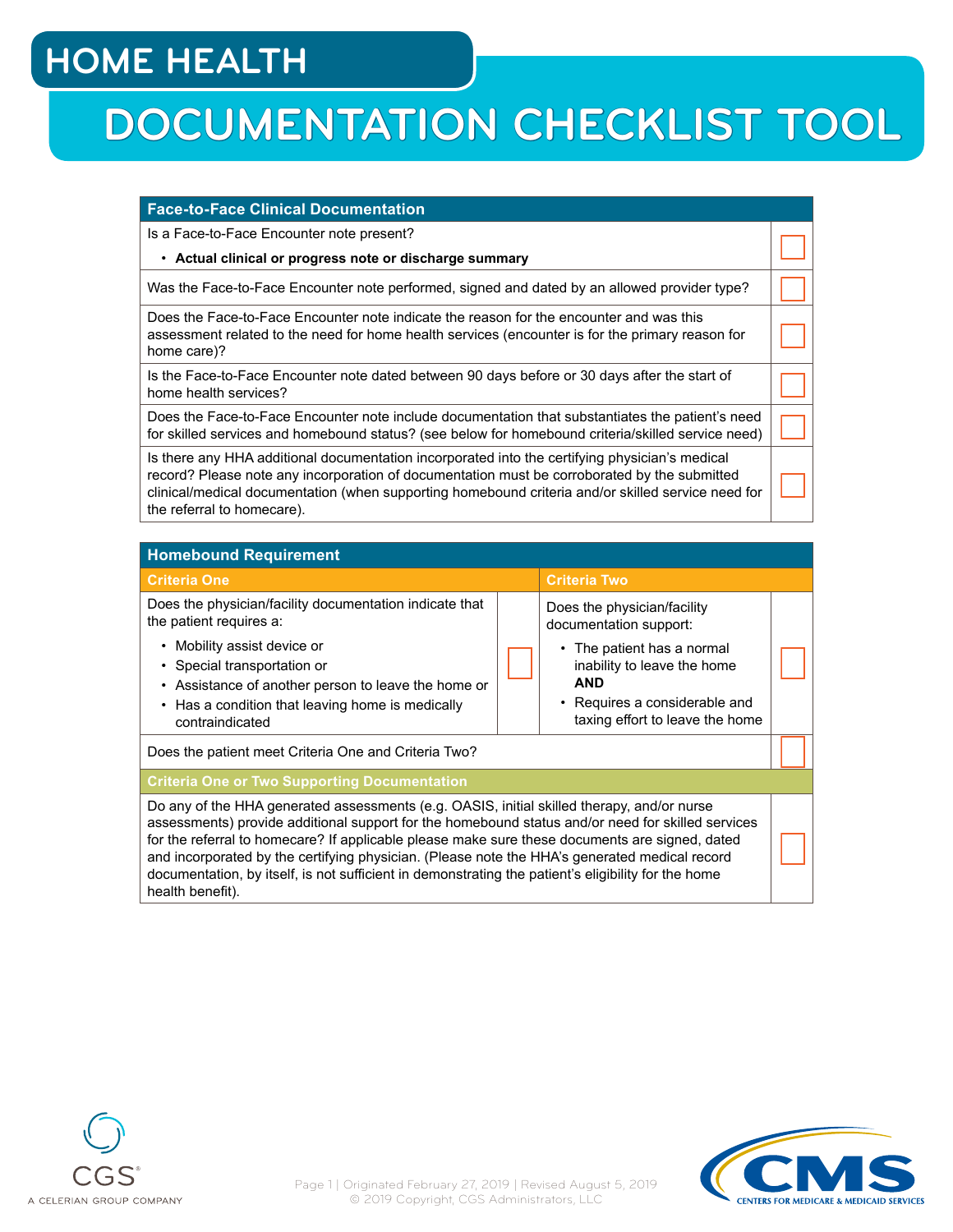### **DOCUMENTATION CHECKLIST TOOL**

• Patient and caregiver education and training to facilitate timely discharge • Patient-specific interventions and education; measurable outcomes and goals identified by the HHA and the patient

• Information related to advanced directives; and • Any additional items the HHA or physician chooses

#### **Plan of Care**

#### Does the Plan of Care contain:

- All pertinent diagnoses • Patient's mental, psychosocial, and cognitive status
- Types of services, supplies, and equipment required
- Frequency and duration of visits to be made
- Prognosis
- Rehabilitation potential
- Functional limitations
- 

• Activities permitted risk factors to include Does the Plan of Care include therapy services? If yes, the course of therapy treatment must be established by the physician after any needed consultation with the qualified therapist. Does the

• Nutritional requirements • All medications and treatments

• Safety measures to protect

• Description of the patient's risk for emergency department visits and hospital re-admission, and all necessary interventions to address the underlying

against injury

Plan of Care address:

• Measurable therapy treatment goals • Frequency and duration of therapy services • Specific procedures and modalities

Does the plan of care contain a signed and dated verbal start of care date?

If using electronic signatures, are they verifiable to the reviewer (e.g. signed by, verified by, and/ or with date/time stamps, or as stated in the agency electronic signature policy). If using electronic signatures please include the agency electronic policy.

#### **Orders**

Is there an order for each visit provided?

Are all orders signed and dated by a physician prior to billing? If applicable do the orders contain a timely verbal start of care?

#### **Reasonable and Medically Necessary Skilled Services Provided by HHA**

Are the skilled service and the reason the skilled service is necessary for the beneficiary documented in objective terms?

Is a caregiver providing a service that adequately meets the beneficiary's needs?

#### **Certification/Recertification** (usually found on the start of care 485/plan of care)

**Example Certification Statement:** *I certify that this patient is confined to his/her home and needs intermittent skilled nursing care, physical therapy and/or speech therapy or continues to need occupational therapy. The patient is under my care, and I have authorized services on this plan of care*  and will periodically review the plan. The patient had a face-to-face encounter with an allowed provider *type on 11/01/2016 and the encounter was related to the primary reason for home health care.*

Did the physician certify (attest) that:

- The patient is homebound
- The patient requires skilled care
- A plan of care has been established and is periodically reviewed by a physician
- The patient is under the care of a physician
- The patient had a face-to-face encounter and the certifying physician documented the date of the encounter

**Did the same physician certify/attest to all five elements above?**